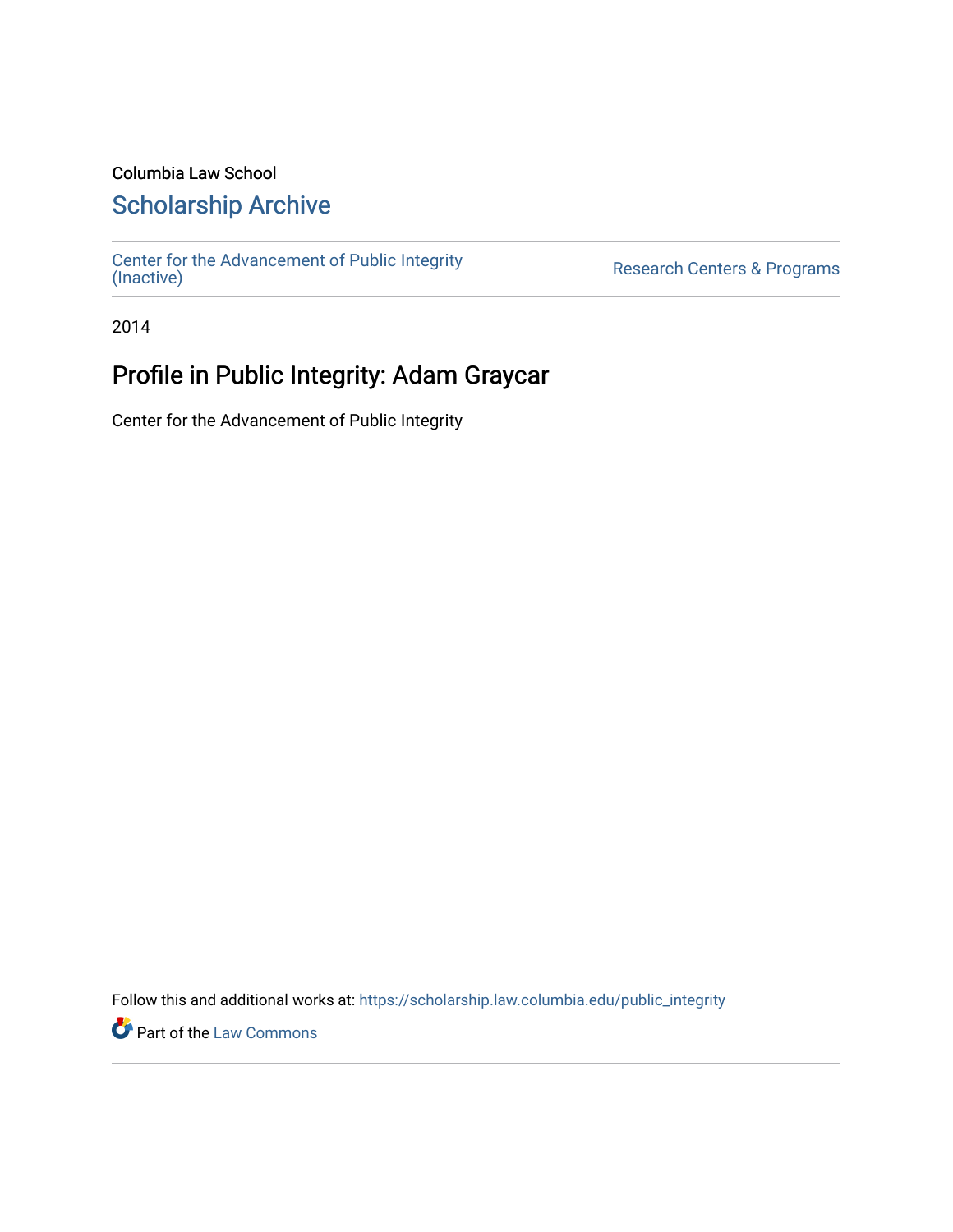# **CENTER 體 ADVANCEMENT**<sub>OF</sub> **PUBLIC INTEGRITY**

**Profiles in Public Integrity: Adam Graycar**

*Adam Graycar is Professor of Public Policy at the [Australian National University](http://www.anu.edu.au/) (ANU), where he is also Director of the Transnational Research Institute on Corruption. He joined ANU in 2010 when he became the Foundation Dean of the Australian National Institute for Public Policy for two years. He recently stepped down after four years as Director of the Research School of Social Sciences at ANU.*



*Graycar acquired extensive policy experience over 22 years in the senior posts he held in Australian government at state and federal levels. He has had long experience in both academia and in government. His most recent government position was Head of the Cabinet Office of the Government [of South Australia.](http://www.sa.gov.au/)*

*Previously, Graycar was Dean of the School of [Criminal Justice](http://rscj.newark.rutgers.edu/) at Rutgers, the State University of New Jersey. His latest book "[Understanding and Preventing Corruption](http://www.palgrave.com/page/detail/understanding-and-preventing-corruption-adam-graycar/?K=9781137335081)," coauthored with Tim Prenzler, was published in 2013.*

#### **How did you first become interested in anti-corruption work?**

The rule of law is a fundamental part of the glue that holds societies together. We have rules and laws, and when people manipulate these to gain power or financial advantage, massive unfairness prevails. This is the essence of corruption. In all my research in many fields I have been concerned with good governance, good process, and good policy-driven outcomes, and these are distorted when corruption comes into play. Corruption affects everybody, but it hits the poorest and most dispossessed hardest.

Overall, there was no one light-bulb moment, but rather the research gap in a wide range of public policy and social policy activity cried out for a more focused and systematic study of corruption. At Rutgers University I established a research institute on corruption studies (there was plenty of corruption in New Jersey but nobody seemed to care much), and when I came to the Australian National University I established TRIC, the

COLUMBIA LAW SCHOOL JEROME GREENE HALL 435 WEST 116TH STREET NEW YORK, NEW YORK 10027  $(212) 854 - 6186$ WWW.LAW.COLUMBIA.EDU/CAPI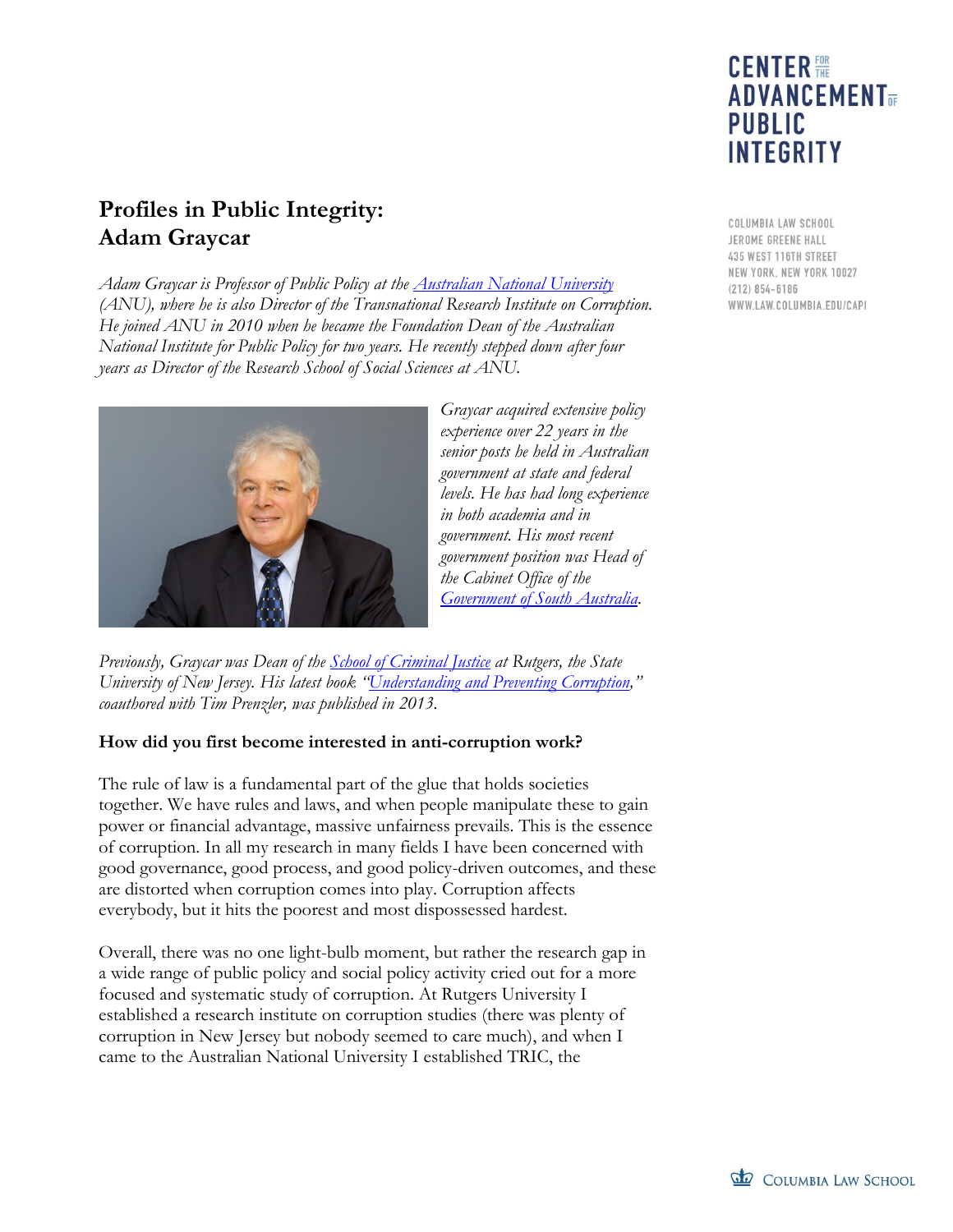Transnational Research Institute on Corruption, to bring together researchers across the corruption studies spectrum.

### **You have directed the Research School of Social Sciences at the Australian National University. How can social science research assist in the fight against corruption?**

In my four years as director (dean) of the Research School of Social Sciences at the Australian National University—one of the leading social science schools in the world—we had many leading scholars who were at the top of their fields, but did not see corruption as an area of study. I pointed out that all the social science disciplines have a role to play in corruption studies, from history, to ethics and philosophy, through to sociology, political science and economics, law and public administration, as well as development studies and international relations. Even the anthropologists who study gifts in different societies have a lot to teach us all. The study of corruption is a truly multi-disciplinary activity, but alas it often gets marked off into different silos, with detrimental effects. I stepped down as director a few weeks ago, and can now concentrate on building research capacity across the disciplines.

### **In your career, you have balanced roles in both government and academia. How does your governmental experience inform your scholarship, and vice versa?**

I came to government after more than a decade in academia, and my colleagues in government would say, "What would he know, he's only an academic." My academic colleagues would say "Well, he's only a bureaucrat, and doesn't do things in depth anymore." Over 22 years in government I held very senior positions but was always able to keep up supervision of doctoral students, give lots of guest lectures, and promote research and engage with researchers, even if I did not have the time to conduct research. Also I spent a lot of time in government teaching in-house and trying to build policy capacity. Now that I am just a simple academic, I see building bridges between government and academia as one of my most pressing tasks.

### **You have trained thousands of civil servants, in Australia and abroad, on improving oversight. What is the biggest misunderstanding about corruption that you encounter from the civil servants you teach?**

The civil servants I teach fall into two camps. In many of the rich countries they see corruption as an issue that happens elsewhere, and has no relevance to their situation. In other countries there is the view that corruption is rampant and entrenched, and little can be done about it. We therefore find